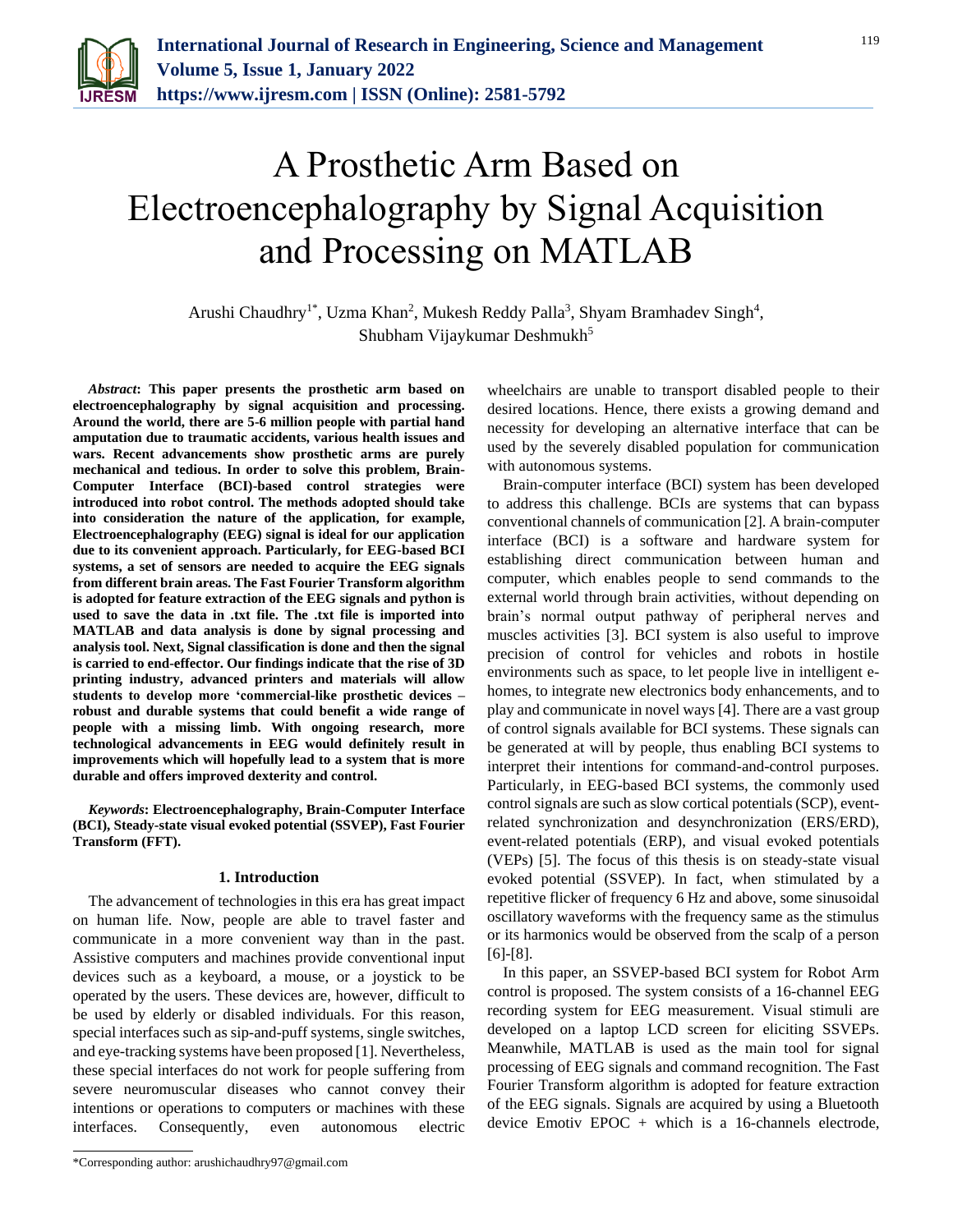placed on the scalp and python is used to save the data in .txt file. The .txt file is imported into MATLAB and data analysis is done by signal processing and analysis tool. Frequency domain algorithm tool for generating the frequency response of the data and plotting Magnitude and phase diagram. Prior to controlling the movement of Robot Arm. Finally, the subjects are instructed to move the Robot Arm in specific directions and the performance of the system in real-time is observed and analyzed.

# **2. Brain-Computer Interface (BCI)**

Generally, a typical BCI system comprises five main consecutive stages, namely signal acquisition, signal preprocessing or signal enhancement, feature extraction, classification, and the control interface. The signal acquisition stage captures the brain signals and may also perform noise reduction and artefact processing. The aim of the preprocessing block is to bring the signals into a suitable form for further processing purposes. The discriminative information in the recorded brain signals is identified and extracted during the stage of feature extraction. Once measured, the signal is mapped onto a vector containing effective and discriminant features from the observed signals, upon which classification can be done. Feature extraction has always been a challenging task in the BCI system because brain signals are mixed with other signals originating from a finite set of brain activities that overlap in both time and space. The classification block classifies the signals based on the constructed feature vectors. Hence, the choice of good discriminative features is essential to achieve effective pattern recognition so as to correctly decipher the user's intentions. Finally, the control interface translates the classified signals into meaningful commands for any device connected, such as a wheelchair, Robot arm or computer.

## *A. Electroencephalography (EEG)*

EEG is the recording of underlying human brain activity produced by the summation of electrical potentials generated by a large population of neurons that propagated through the skull. EEG is, as compared to MEG or fMRI, widely available, compact, inexpensive, usable at the bedside, and offers a reasonable trade-off between temporal and spatial resolution [24]. The major drawback of EEG, however, is the low SNR due to the poor-quality signals that have to cross the scalp, skull, and many other layers before reaching the recording electrodes. In addition, EEG is greatly distorted by background noise generated either inside the brain or externally over the scalp. EEG often appears as an alternating type of electrical activity comprise of various frequencies with typical amplitude ranging from 2 to 100 µV. The early studies are more towards the investigation of EEG for the diagnosis of neurological disorders and cognitive neuroscience studies. As the EEG normally appears as a random wave with various rhythms, quantitative measurement of EEG signal frequencies produces a convenient way to classify the signals. According to the frequency ranges that they occupy, EEG is categorized into several groups. As discussed in the above paragraphs, EEG is recorded by using electrodes. The placement of electrodes over the scalp is

commonly based on the International 10-20 system which has been standardized by the American Electroencephalographic Society [6]. The system is based upon measurements of four standard points on the scalp, which is nasion, inion, left and right preauricular point the transverse and median planes divide the skull from these points. The electrode locations are determined by marking these planes at the intervals of 10% and 20% as shown in Figure.2. By following the standard procedure of the 10-20 system, the electrode locations are reproducible on different subjects.

The EEG signal is measured as the potential difference over time between signal or active electrode and reference electrode, where the reference electrode will be the same for all channels.



Fig. 1. The International 10-20 electrode placement system

There is no standard position for common reference electrodes but normally an inactive position that provides a fairly constant electrical potential will be chosen. Midline positions such as Cz and Fpz are sometimes used because they do not amplify the signal in any particular hemisphere. Multichannel configurations can comprise up to 128 or 256 active electrodes. These electrodes are made up of silver chloride (AgCl). A good electrode application should create an electrical contact with an ideal impedance of below 5 kΩ to record an accurate signal.

## *B. The SSVEP-Based Controlling System*

SSVEP are usually elicited through cathode-ray tube (CRT) monitors, light-emitting diodes (LEDs), or liquid crystal display (LCD). Experimental results proved that the spectrum of LED flicker was very simple which includes only the fundamental frequency and its harmonics. It was found that there were many high-frequency components related to the fresh frequency in the CRT spectrum low-frequency components in the LCD flickers except for the fundamental frequency and its harmonics.

There are several factors that contribute to the quality of the elicited SSVEP. One experiment which investigates the influence of stimuli colour on SSVEP-based BCI wheelchair control had been conducted by Singla *et al.* Four different stimuli colours were compared and experimental results showed that SSVEP response with violet stimuli are better than that with green, red, and blue stimuli besides, the patterns of the stimuli also affect the quality of the recorded signal. The commonly used patterns are such as letters, rectangles, checkerboards, or arrows which alternate between two colours or patterns at specific intervals.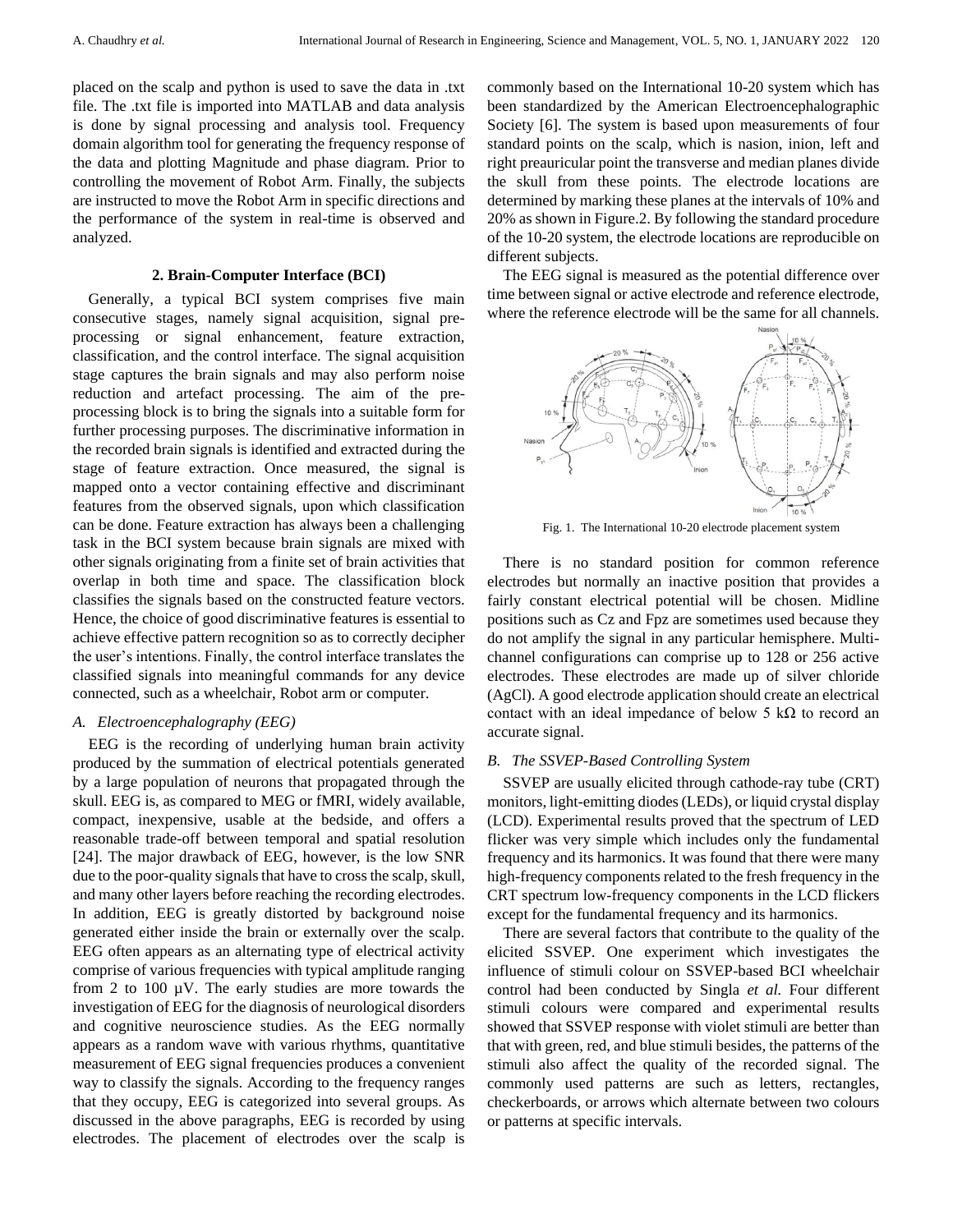

### **3. Implementation Methods**

#### *A. Hardware Implementation*

 The hardware system was composed is 14 channel (2 reference channels) Emotiv EPOC+ signal acquisition device, Prosthetic arm, Arduino UNO/MEGA, Power Supply and Voltage Regulators.

*EMOTIV EPOC*+ is the device used to acquire brain waves. Electrodes are placed on the scalp. It is a wireless device, raw signals are saved in a .txt file wirelessly using a Bluetooth device and software, Emotiv Research Edition SDK v2.0.0.20 Installer which came along with the hardware package.

*PROSTHETIC ARM*, create an operative low-cost 3D printed prosthetic arm there are copious designs and making challenges. We aim to develop an apparent mechanical model of the arm and electrical system drives which determines the functionality resemblance of the device impersonating the human arm. The goal is to develop a prosthesis that has the ability to benefit people with missing hands. We aim to build an affordable prosthetic which is marginally available for amputees.

The modularity of the arm: Amputation can happen anywhere along the arm and is different in every case. We aim to design an ideal design that supports a connection to a stump positioned anywhere along the arm. Scalability and Mathematical Model: The model should be so designed in order to have control over the degrees of freedom of the arm. The electrical motors should facilitate the free functioning of the arm. The arm should be strong enough to withhold the weights and any external stress and help in providing balance to the amputee.



Fig. 3. Fingers are controlled by tendons actuated through servo motors placed in the forearm

Arduino Uno is a microcontroller board based on the

ATmega328P It has 14 digital input/output pins (of which 6 can be used as PWM outputs), 6 analogue inputs, a 16 MHz quartz crystal, a USB connection, a power jack, an ICSP header and a reset button. It contains everything needed to support the microcontroller; simply connect it to a computer with a USB cable or power it with an AC-to-DC adapter or battery to get started. The Arduino Uno can be programmed with the IDE (Arduino Software (IDE)).

#### *B. Software Implementation*

The software used for collecting the raw data from Emotiv PRO software and Emotiv Research Edition SDK v2.0.0.20 Installer for the process of signal pre-processing is MATLAB.



Fig. 4. EMOTIVPRO software

### *Data Pre-Processing:*

In Bandpass Filtering of raw EEG Signals, frequencies that do not fall within the alpha and beta bands are eliminated because they do not reflect visual processing in the occipital region. This is achieved by constructing a 4th order Butterworth Infinite-Impulse Response (IIR) bandpass filter with a passband of 6 Hz to 30 Hz using the Signal Processing Toolbox in MATLAB. The main reason for selecting an IIR filter over Finite-Impulse Response (FIR) filters is due to the advantages of IIR filters which provide sharp cut-off with a much lower filter order and thus, low computational requirements as compared to FIR filters. Each electrode is connected to one input of a differential amplifier (one amplifier per pair of electrodes); a common system reference electrode is connected to the other input of each differential amplifier. Most EEG systems these days, however, are digital, and the amplified signal is digitized via an analogue-to-digital converter, after being passed through an anti-aliasing filter. Analogue-to-digital sampling typically occurs at 256–512 Hz in clinical scalp EEG; sampling rates of up to 20 kHz are used in some research applications. During the recording, a series of activation procedures may be used. The digital EEG signal is stored electronically and can be filtered for display. Typical settings for the high-pass filter and a low-pass filter are 0.5–1 Hz and 35–70 Hz respectively. The high-pass filter typically filters out slow artefacts, such as electro galvanic signals and movement artefacts, whereas the low-pass filter filters out high-frequency artefacts, such as electromyography signals. An additional notch filter is typically used to remove artefacts caused by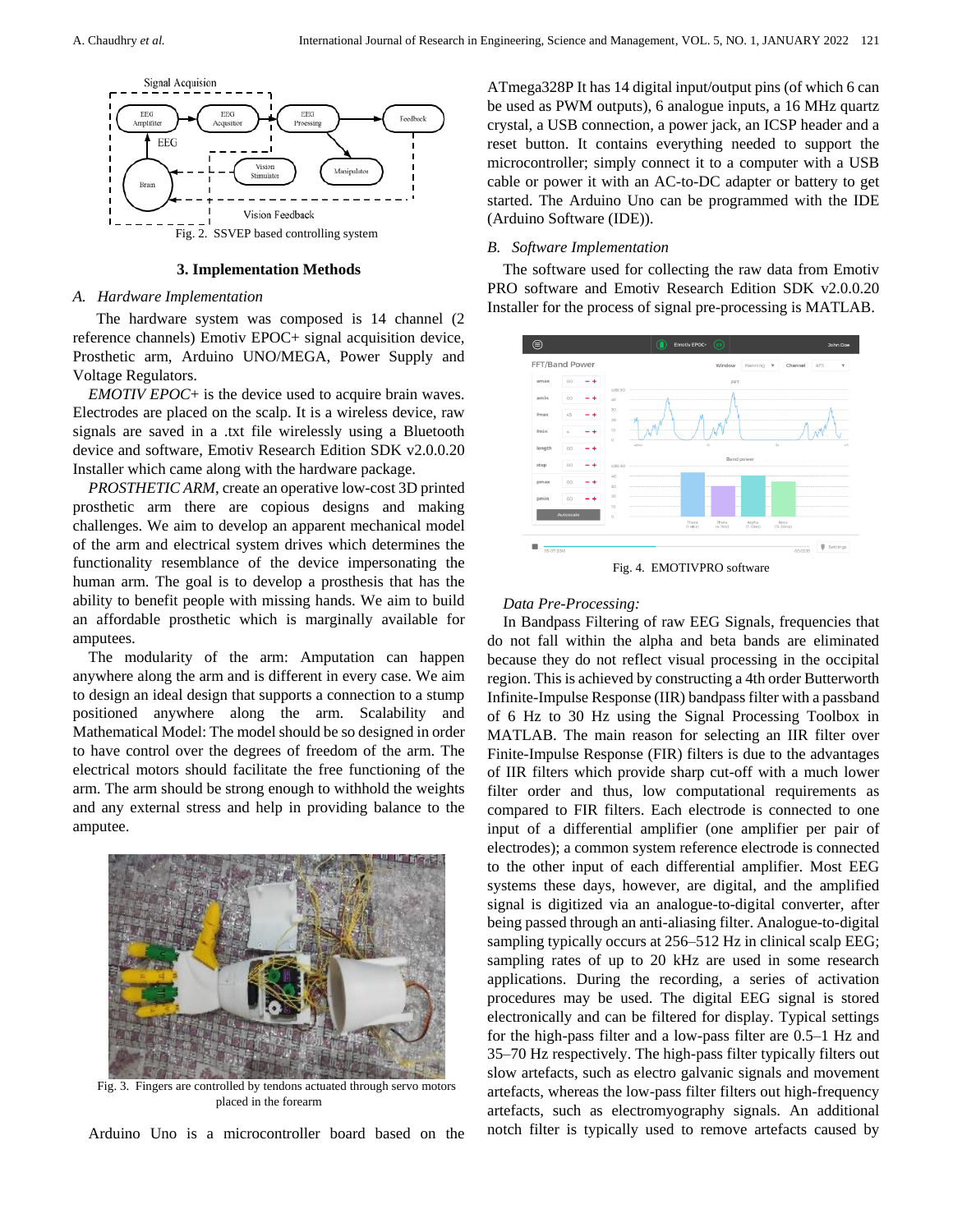electrical power lines (60 Hz in the United States and 50 Hz in many other countries).



Fig. 5. Raw EEG signal on Time vs. Amplitude curve



Fig. 6. Filtered EEG signal on Time vs. Amplitude curve

# *Feature Extraction:*

For the SSVEP-based BCI system, a method to extract the valid frequency in a relatively short time is the core problem. As discussed previously, the SSVEP response has the same fundamental frequency as the stimulus. Therefore, methods to determine the power spectrum in the frequency domain can be employed to extract the meaningful EEG signal features. The power spectrum methods analyze the recorded EEG signals with the fast Fourier transform (FFT) algorithm of which the power for each frequency used in the BCI system is computed. In fact, Fourier transform is the most common method for examining the activity at different frequencies due to its low computational efforts, despite other feature extraction techniques such as wavelet transform (WT) being able to provide better time-frequency representation for the non-linear EEG signals. Zhang et al. had developed a CWT-based SSVEP classification method for the BCI system. Although the experiment results showed that the implementation of wavelet transform provided precise measurements of how the frequency content of an EEG waveform changes over time, the method is not often used as it required higher computational effort but is least necessary.

*Signal Classification:*

#### *Threshold frequency:*

In this work, the data classification is done by using threshold frequency, which is a relatively old classification technique developed by Vapnik and has shown to perform efficiently in several real-world problems, including BCI. Basically, SVM is a binary classifier that can separate two classes by using an

optimal hyperplane which maximizes the separating margin between the two classes.



Fig. 7. Classification by setting the Threshold Frequency

In this context, after signal pre-processing and feature extraction of the raw EEG data obtained, we are using machine learning for signal classification and training of the model. There are different classifiers like Multilayer Perceptron (MLPNN), Support Vector Machines (SVM), K-Nearest Neighbors (KNN) etc., which can be used for signal classification.

*Multi-layered Perceptron Neural Network (MLPNN):*

Here we are implementing Multilayer Perceptron Neural Network (MLPNN) classifier. The architecture of MLPNN may contain two or more layers. A simple two-layer ANN consists only of an input layer containing the input variables to the problem and an output layer containing the solution of the problem. This type of network is a satisfactory approximator for linear problems. However, for approximating nonlinear systems, additional intermediate (hidden) processing layers are employed to handle the problem's nonlinearity and complexity. Although it depends on the complexity of the function of the process being modelled, one hidden layer may be sufficient to map an arbitrary function to any degree of accuracy.

The determination of an appropriate number of hidden layers is one of the most critical tasks in neural network design. The most popular approach to finding the optimal number of hidden layers is by trial and error. In the present study, MLPNN consisted of one input layer, one hidden layer with 21 nodes and one output layer. Training algorithms are an integral part of ANN model development. A good training algorithm will shorten the training time while achieving better accuracy. Therefore, the training process is an important characteristic of the ANNs, whereby representative examples of the knowledge are iteratively presented to the network so that it can integrate this knowledge within its structure. There are a number of training algorithms used to train an MLPNN and a frequently used one is called the backpropagation training algorithm which is based on searching an error surface using gradient descent for points with minimum error, is relatively easy to implement.

In this method, we use lifting-based discrete wavelet transform (LBDWT) coefficients of EEG signals as an input to the classification system and obtain required discrete outputs. We provide faster wavelet decomposition in multi-channel EEG without any special hardware, by using LBDWT in a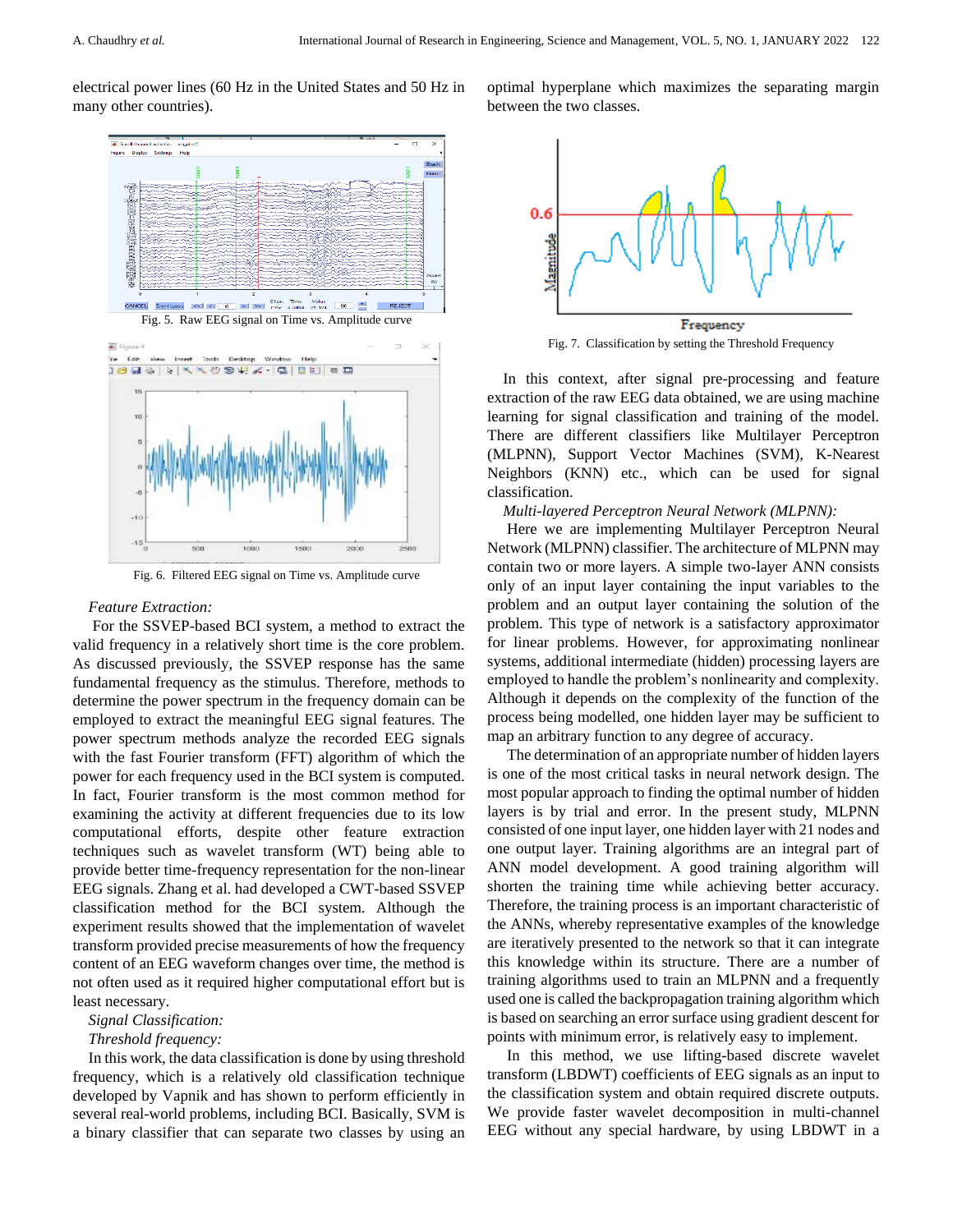# multi-channel EEG.

 We can divide four-channel EEG recordings into sub-bands frequencies by using LBDWT. Since four-frequency band, which are alpha (D4), beta (D3), theta (D5) and delta (A5) is sufficient for the EEG signal processing, these wavelet subband frequencies (delta (1—4 Hz), theta (4—8 Hz), alpha (8— 13 Hz), beta (13—30 Hz)) are applied to MLPNN input. Then we take the average of the four channels and give these wavelet coefficients (D3—D5 and A5) of EEG signals as an input to ANN. The MLPNN was designed with LBDWT coefficients (D3—D5 and A5) of EEG signal in the input layer; and the output layer consisted of one node representing whether the movement of the prosthetic arm was detected or not. A value of "0" is assigned when the experimental investigation indicates no hand movement and "1" for a movement in hand.



Fig. 8. Flow chart EEG pattern

# **4. Discussions**

- 1. Signals are elicited and trained by Emotiv- EPOC device with greater accuracy.
- 2. Visual stimuli that give the best SSVEP response from MATLAB is developed.
- 3. The obtained raw data is pre-processed and Implementation of feature extraction and classification for real-time EEG signals is done.
- 4. Hardware interface between the host laptop and prosthetic arm is developed.
- 5. A prosthetic arm is developed by using EEG and real-time evaluation on the constructed system is performed. *Funding:*

The overall cost excluding the EEG device is approximately 300 USD. This includes the prosthetic arm's 3D printing, components like battery, Arduino, Sensors and Servo motors. The Emotiv EPOC+ i.e., EEG device costs 1000 USD was provided for our research by our university. The cost of other EEG devices varies according to their specifications.

*Overall System Performance*: The final system provides relatively good performance and characteristics for a prototype 3D printed model. The device is fast and responsive to electroencephalography user input but offers limited strength. Over the course of testing the system has proven to be reliable and has required minimal maintenance since being assembled. The biggest downfall of this design is its lack of toughness. Certain regions such as the wrist are at a high risk of breaking if the device is subject to moderate forces. In the real world, a practical prosthetic arm must be able to absorb sudden shocks and support heavy loads without failing. The presented device provides a platform for future research by final year engineering students to develop and test advanced prosthetic designs such as sophisticated EEG control algorithms, integrated pressure feedback and other advanced bio-mechatronic concepts and designs.

# **5. Results**

We aim to develop a real-time SSVEP-based BCI system for the command and control of prosthetic hands. For effective SSVEP response, which is dependent on colour and size of flickers and distance (form observer to the subject), the dominating one is colour. 3 different colours red, violet and black are used to check out the optimal colour which gave approximate frequency to the frequency of flickers.

Our objectives in this part work include:

- Development of visual stimuli that give the best SSVEP response by using high timing precision software such as Psychophysics Toolbox from MATLAB.
- Development and implementation of feature extraction and classification algorithms for realtime EEG signals processing and command recognition

*Test conducted:*

 Offline test- signals are taken, converted to .csv file then analyzed in MATLAB and transmitted to Arduino.

*Analysis of Different Brain Signals:*



Fig. 9. Brain signals

Analysis of Different Alpha, Beta, Theta, Delta Signals in both Time and Frequency Domains



Fig. 10. Alpha, Beta, Theta, Delta Signals